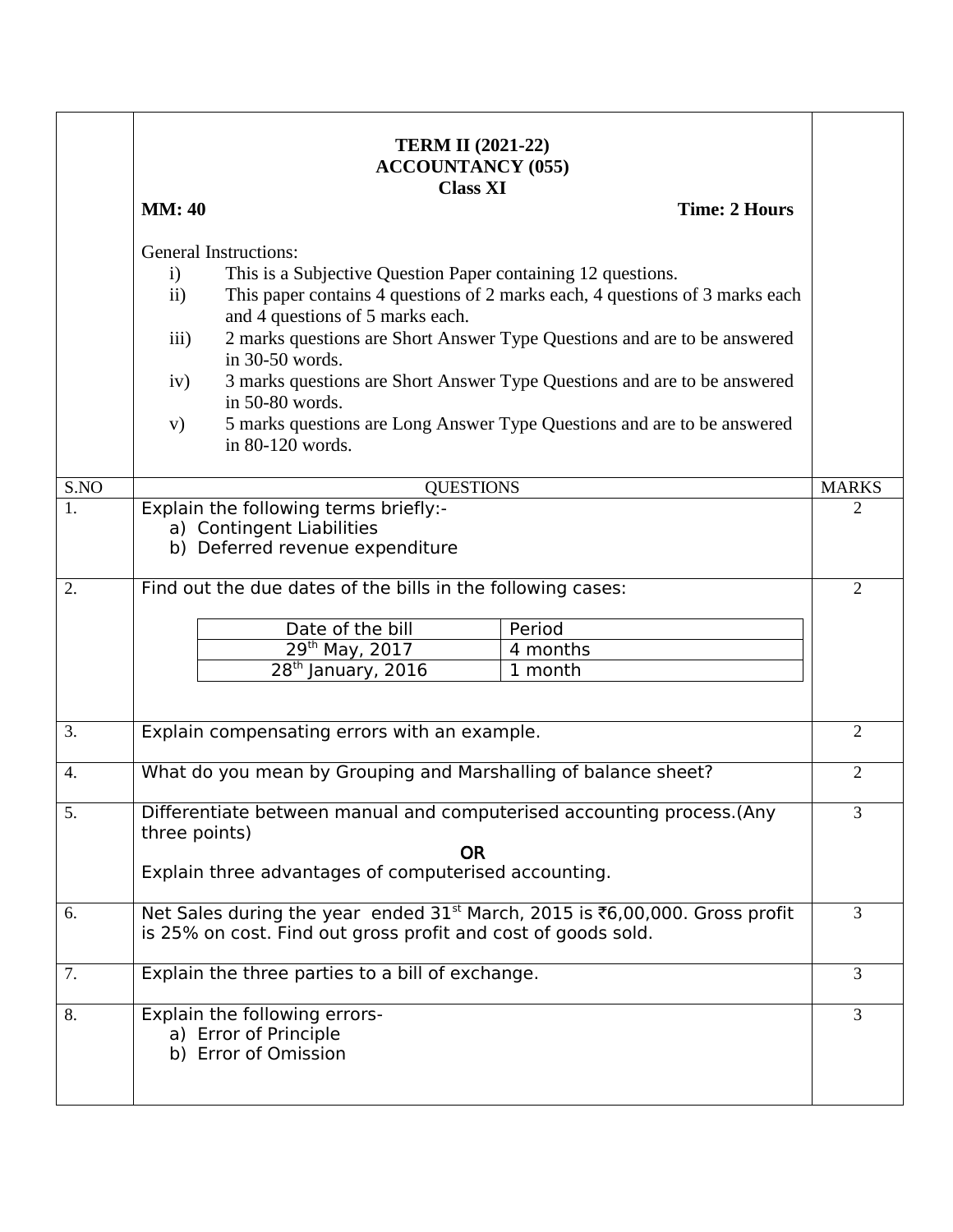| 9.  |                                                                                                                                                                                                                                                                                                                                                                                                                         | Naman maintains his books of account on Single Entry System. His<br>books provide the following information: |          |          | 5               |
|-----|-------------------------------------------------------------------------------------------------------------------------------------------------------------------------------------------------------------------------------------------------------------------------------------------------------------------------------------------------------------------------------------------------------------------------|--------------------------------------------------------------------------------------------------------------|----------|----------|-----------------|
|     | Particulars                                                                                                                                                                                                                                                                                                                                                                                                             | 1.04.16                                                                                                      | 31.03.17 |          |                 |
|     | Furniture                                                                                                                                                                                                                                                                                                                                                                                                               | 200                                                                                                          | 200      |          |                 |
|     | <b>Stock</b>                                                                                                                                                                                                                                                                                                                                                                                                            | 2800                                                                                                         | 3050     |          |                 |
|     | <b>Sundry Debtors</b>                                                                                                                                                                                                                                                                                                                                                                                                   | 2100                                                                                                         | 3400     |          |                 |
|     | Cash                                                                                                                                                                                                                                                                                                                                                                                                                    | 150                                                                                                          | 200      |          |                 |
|     | <b>Sundry Creditors</b>                                                                                                                                                                                                                                                                                                                                                                                                 | 1750                                                                                                         | 1900     |          |                 |
|     | <b>Bill Receivable</b>                                                                                                                                                                                                                                                                                                                                                                                                  |                                                                                                              | 300      |          |                 |
|     | Loan                                                                                                                                                                                                                                                                                                                                                                                                                    |                                                                                                              | 500      |          |                 |
|     | Investments                                                                                                                                                                                                                                                                                                                                                                                                             |                                                                                                              | 1000     |          |                 |
|     | His drawings during the year were $\text{\texttt{F500}}$ . Depreciate furniture by 10%<br>and provide a reserve for bad and doubtful debt at 10% on Sundry<br>Debtors. Prepare the statement showing the profits for the year.                                                                                                                                                                                          |                                                                                                              |          |          | $5\overline{)}$ |
| 10. | Akshay sold goods to Yash for ₹ 50,000 on 7 <sup>th</sup> April 2020. On the same day,<br>Yash accepted a bill drawn upon him by Akshay at four months for ₹50,000.<br>Akshay discounted the bill on 7 <sup>th</sup> May, 2020 at 12% p.a. at his bank and Yash<br>met the bill on maturity. Pass journal entries in the books of both the<br>parties.                                                                  |                                                                                                              |          |          |                 |
| 11. | Pass journal entries to rectify the following errors-<br>a) ₹5,000 paid for furniture purchased has been debited to purchase<br>account.<br>b) Credit sales to Anand ₹9,000 were not recorded.<br>c) Goods returned from Kavita ₹2000 were recorded as 200.<br>d) Cash sales ₹3,000 were posted to the debit of sales account as $\bar{z}$<br>2,000.<br>e) Credit sales to Mohan ₹7,000 were posted to Karan as ₹5,000. |                                                                                                              |          |          |                 |
|     | <b>OR</b>                                                                                                                                                                                                                                                                                                                                                                                                               |                                                                                                              |          |          |                 |
|     | Explain error of commission and its types with help of examples.                                                                                                                                                                                                                                                                                                                                                        |                                                                                                              |          |          |                 |
| 12. | From the following Trial balance of M/s Arjun and Sons as on 31 <sup>st</sup> March,<br>2017, prepare Trading Account and Profit and Loss Account.                                                                                                                                                                                                                                                                      |                                                                                                              |          |          | 5               |
|     | Name of Accounts                                                                                                                                                                                                                                                                                                                                                                                                        |                                                                                                              | Dr.      | Cr.      |                 |
|     | <b>Drawing And Capital</b>                                                                                                                                                                                                                                                                                                                                                                                              |                                                                                                              | 18,000   | 80,000   |                 |
|     | <b>Purchases and Sales</b>                                                                                                                                                                                                                                                                                                                                                                                              |                                                                                                              | 82,600   | 1,55,000 |                 |
|     | Stock (1.4.2016)                                                                                                                                                                                                                                                                                                                                                                                                        |                                                                                                              | 42,000   |          |                 |